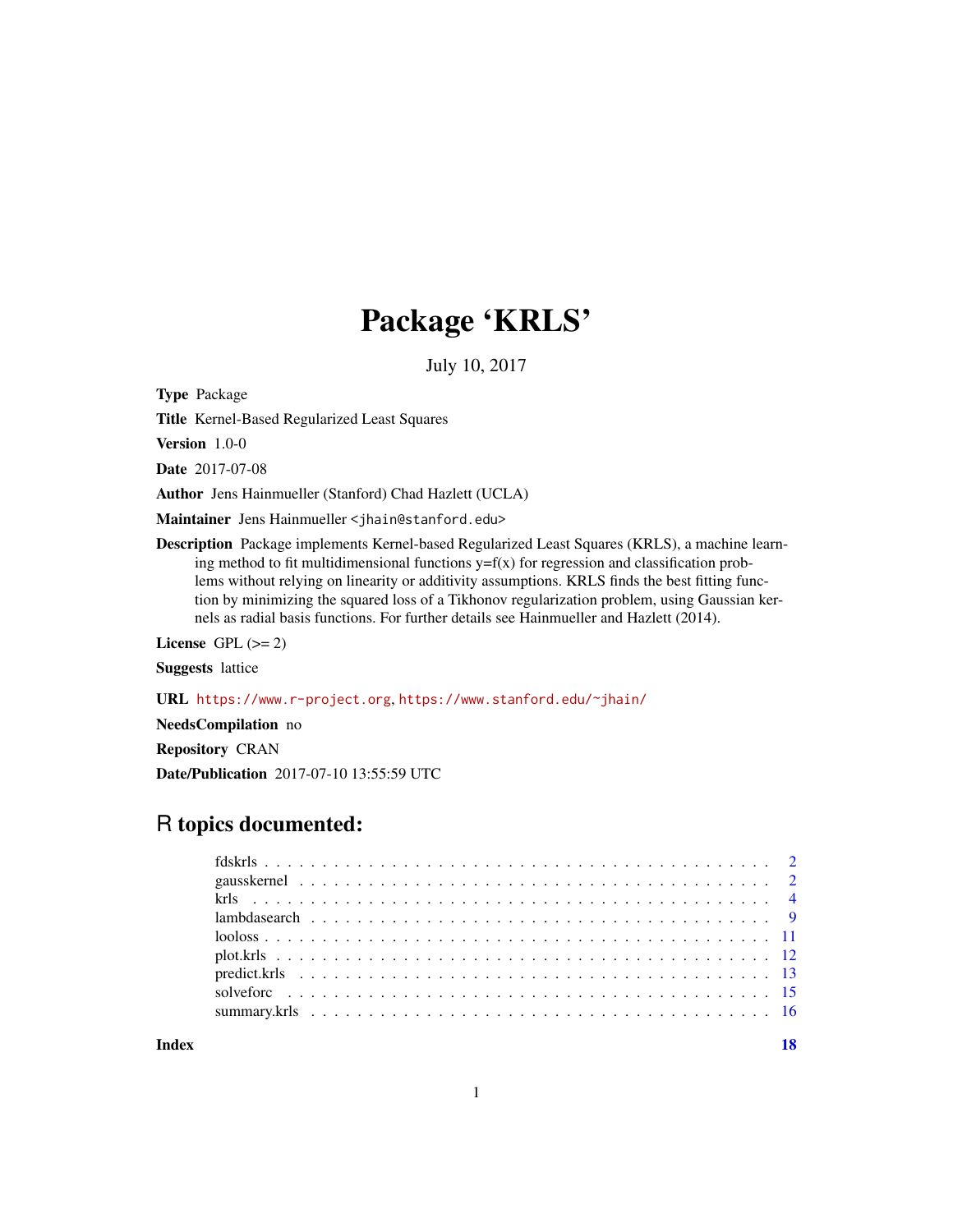<span id="page-1-0"></span>

Internal function that is called by [krls](#page-3-1) to computes first differences for binary predictors in the X matrix. It would normally not be called by the user directly.

#### Usage

fdskrls(object,...)

# Arguments

| object                  | Object from call to krls.                                  |
|-------------------------|------------------------------------------------------------|
| $\cdot$ $\cdot$ $\cdot$ | additional arguments to be passed to lower level functions |

# Value

A object of class krls where the derivatives, average derivatives, and the varinaces of the average derivatives are replaced with the first differences for binary predictors. The binaryindicator is also updated and set to TRUE for binary predictors.

# Author(s)

Jens Hainmueller (Stanford) and Chad Hazlett (MIT)

#### See Also

[krls](#page-3-1)

<span id="page-1-1"></span>gausskernel *Gaussian Kernel Distance Computation*

# Description

Given a  $N$  by  $D$  numeric data matrix, this function computes the  $N$  by  $N$  distance matrix with the pairwise distances between the rows of the data matrix as measured by a Gaussian Kernel.

#### Usage

gausskernel(X = NULL, sigma = NULL)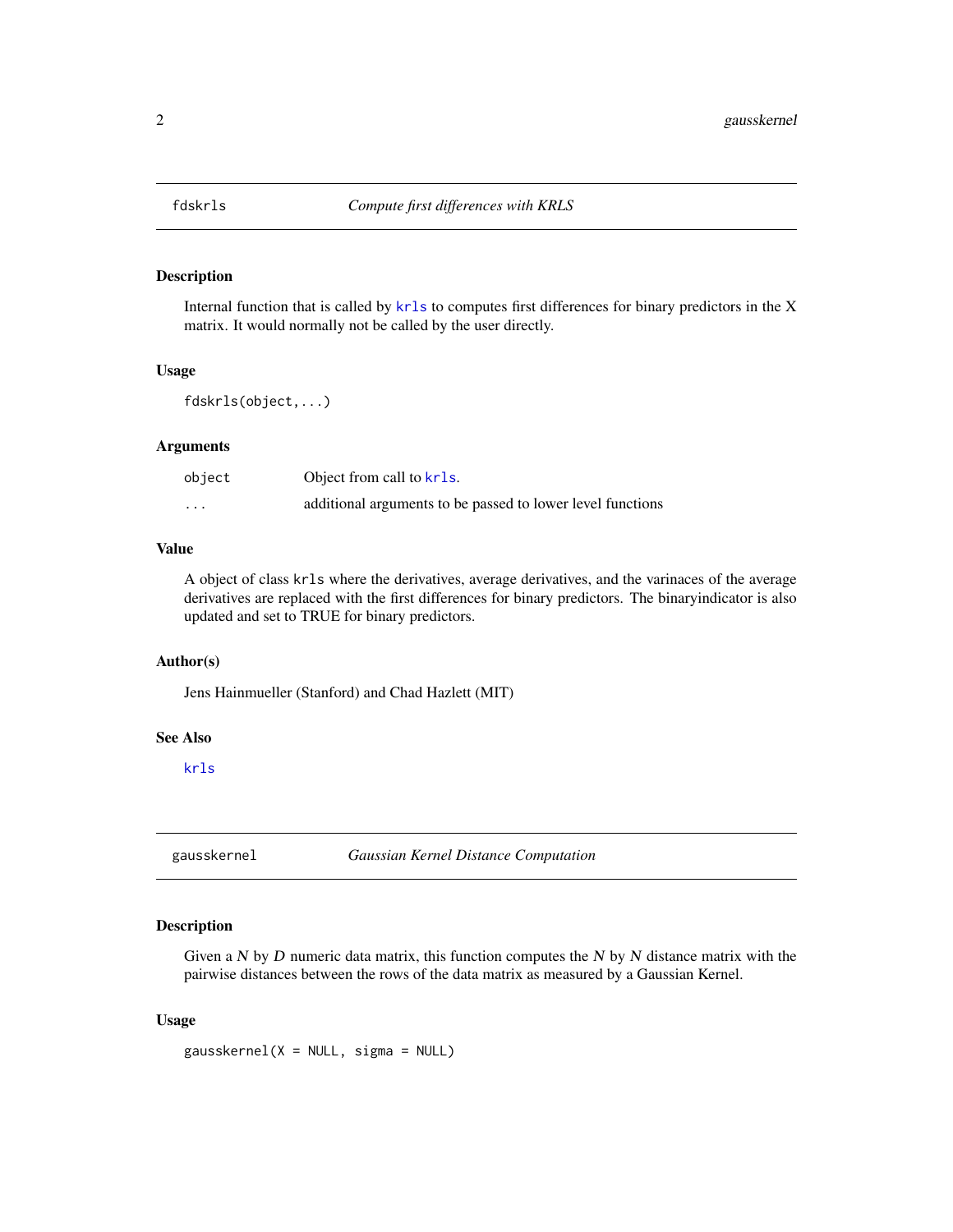# <span id="page-2-0"></span>gausskernel 3

#### Arguments

|       | N by N numeric data matrix.                                                        |
|-------|------------------------------------------------------------------------------------|
| sigma | Positive scalar that specifies the bandwidth of the Gaussian kernel (see details). |

#### Details

Given two D dimensional vectors  $x_i$  and  $x_j$ . The Gaussian kernel is defined as

$$
k(x_i, x_j) = exp(\frac{-||x_i - x_j||^2}{\sigma^2})
$$

where  $||x_i - x_j||$  is the Euclidean distance given by

$$
||x_i - x_j|| = ((x_i 1 - x_j 1)^2 + (x_i 2 - x_j 2)^2 + \dots + (x_i D - x_j D)^2)
$$
5

and  $\sigma^2$  is the bandwidth of the kernel.

Note that the Gaussian kernel is a measure of similarity between  $x_i$  and  $x_j$ . It evalues to 1 if the  $x_i$ and  $x_j$  are identical, and approaches 0 as  $x_i$  and  $x_j$  move further apart.

The function relies on the [dist](#page-0-0) function in the stats package for an initial estimate of the euclidean distance.

## Value

An  $N$  by  $N$  numeric distance matrix that contains the pairwise distances between the rows in  $X$ .

#### Author(s)

Jens Hainmueller (Stanford) and Chad Hazlett (MIT)

# See Also

[dist](#page-0-0) function in the stats package.

```
X \leftarrow matrix(rnorm(6),ncol=2)gausskernel(X=X,sigma=1)
```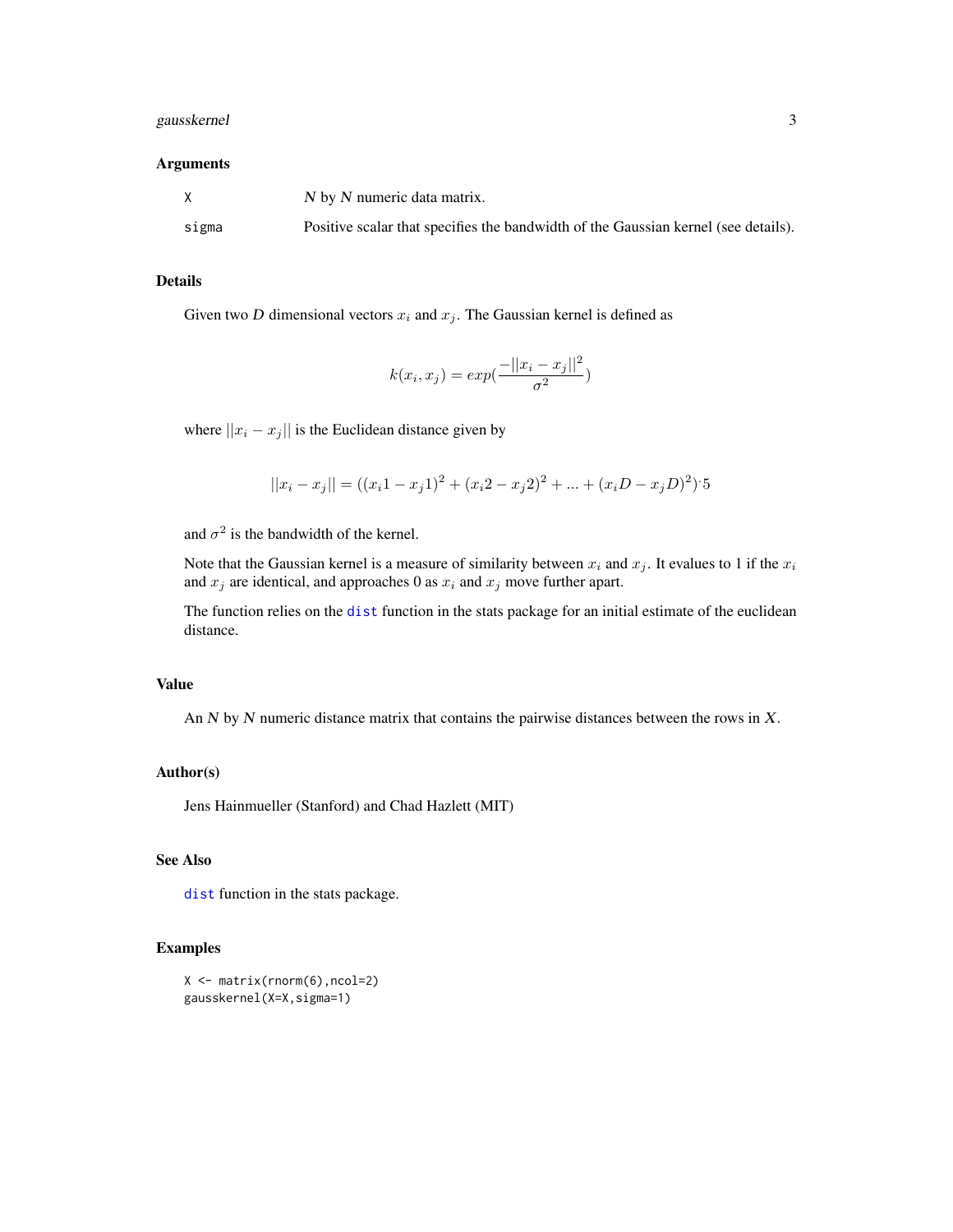<span id="page-3-1"></span><span id="page-3-0"></span>Function implements Kernel-Based Regularized Least Squares (KRLS), a machine learning method described in Hainmueller and Hazlett (2014) that allows users to solve regression and classification problems without manual specification search and strong functional form assumptions. KRLS finds the best fitting function by minimizing a Tikhonov regularization problem with a squared loss, using Gaussian Kernels as radial basis functions. KRLS reduces misspecification bias since it learns the functional form from the data. Yet, it nevertheless allows for interpretability and inference in ways similar to ordinary regression models. In particular, KRLS provides closed-form estimates for the predicted values, variances, and the pointwise partial derivatives that characterize the marginal effects of each independent variable at each data point in the covariate space. The distribution of pointwise marginal effects can be used to examine effect heterogeneity and or interactions.

#### Usage

```
krls(X = NULL, y = NULL, whichkernel = "gaussian", lambda = NULL,sigma = NULL, derivative = TRUE, binary= TRUE, vcov=TRUE,
print.level = 1,L=NULL,U=NULL,tol=NULL,eigtrunc=NULL)
```

| X           | $N$ by $D$ data numeric matrix that contains the values of $D$ predictor variables<br>for $i = 1, , N$ observations. The matrix may not contain missing values<br>or constants. Note that no intercept is required since the function operates on<br>demeaned data and subtracting the mean of y is equivalent to including an (un-<br>penalized) intercept into the model. |
|-------------|-----------------------------------------------------------------------------------------------------------------------------------------------------------------------------------------------------------------------------------------------------------------------------------------------------------------------------------------------------------------------------|
| У           | $N$ by 1 data numeric matrix or vector that contains the values of the response<br>variable for all observations. This vector may not contain missing values.                                                                                                                                                                                                               |
| whichkernel | String vector that specifies which kernel should be used. Must be one of gaussian,<br>linear, poly1, poly2, poly3, or poly4 (see details). Default is gaussian.                                                                                                                                                                                                             |
| lambda      | A positive scalar that specifies the $\lambda$ parameter for the regularizer (see details).<br>It governs the tradeoff between model fit and complexity. By default, this pa-<br>rameter is chosen by minimizing the sum of the squared leave-one-out errors.                                                                                                               |
| sigma       | A positive scalar that specifies the bandwidth of the Gaussian kernel (see gausskernel<br>for details). By default, the bandwidth is set equal to $D$ (the number of di-<br>mensions) which typically yields a reasonable scaling of the distances between<br>observations in the standardized data that is used for the fitting.                                           |
| derivative  | Logical that specifies whether pointwise partial derivatives should be computed.<br>Currently, derivatives are only implemented for the Gaussian Kernel.                                                                                                                                                                                                                    |
| binary      | Logical that specifies whether first-differences instead of pointwise partial deriva-<br>tives should be computed for binary predictors. Ignored unless derivative=TRUE.                                                                                                                                                                                                    |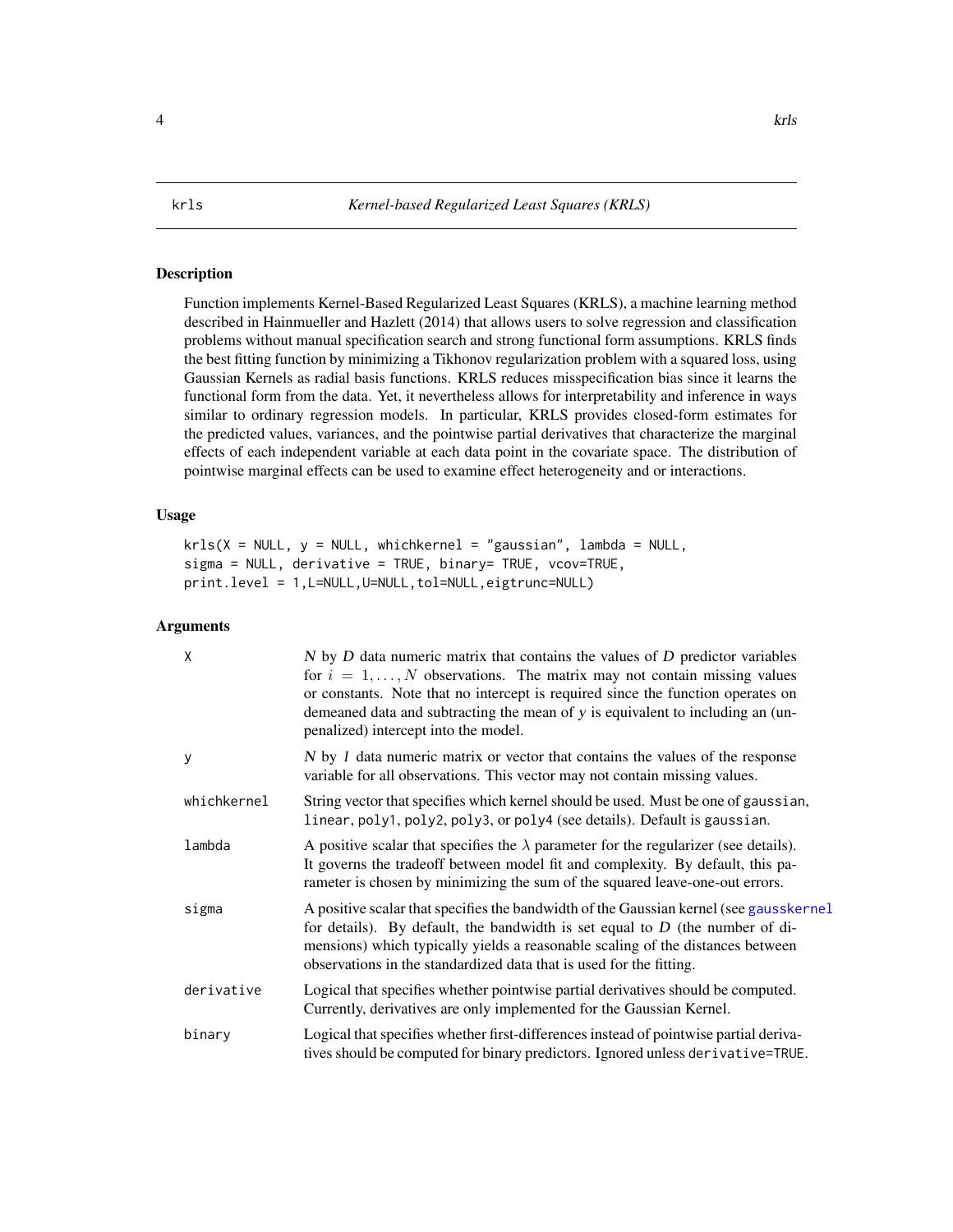<span id="page-4-0"></span>

| <b>VCOV</b> | Logical that specifies whether variance-covariance matrix for the choice coef-<br>ficients c and fitted values should be computed. Note that derivative=TRUE<br>requires that vcov=TRUE.                                                                                                                                                                                     |
|-------------|------------------------------------------------------------------------------------------------------------------------------------------------------------------------------------------------------------------------------------------------------------------------------------------------------------------------------------------------------------------------------|
| print.level | Positive integer that determines the level of printing. Set to 0 for no printing and<br>2 for more printing.                                                                                                                                                                                                                                                                 |
| L           | Non-negative scalar that determines the lower bound of the search window for<br>the leave-one-out optimization to find $\lambda$ . Default is NULL which means that the<br>lower bound is found by using an algorithm outlined in lambdasearch.                                                                                                                              |
| U           | Positive scalar that determines the upper bound of the search window for the<br>leave-one-out optimization to find $\lambda$ . Default is NULL which means that the<br>upper bound is found by using an algorithm outlined in lambdasearch.                                                                                                                                  |
| tol         | Positive scalar that determines the tolerance used in the optimization routine<br>used to find $\lambda$ . Default is NULL which means that convergence is achieved when<br>the difference in the sum of squared leave-one-out errors between the <i>i</i> and the<br><i>i</i> +1 iteration is less than $N * 10^{3}$ .                                                      |
| eigtrunc    | Positive scalar that determines how much eignvalues should be trunacted for<br>finding the upper bound of the search window in the algorithm outlined in<br>lambdasearch. If eigtrunc is set to $10^{\circ}$ -6 this means that we keep only eigen-<br>values that are $10^{\circ}$ -6 as large as the first. Default is eigtrunc=NULL which<br>means no truncation is used. |

#### Details

krls implements the Kernel-based Regularized Least Squares (KRLS) estimator as described in Hainmueller and Hazlett (2014). Please consult this reference for any details.

Kernel-based Regularized Least Squares (KRLS) arises as a Tikhonov minimization problem with a squared loss. Assume we have data of the from  $y_i$ ,  $x_i$  where i indexes observations,  $y_i \in R$  is the outcome and  $x_i \in R^D$  is a D-dimensional vector of predictor values. Then KRLS searches over a space of functions  $H$  and chooses the best fitting function  $f$  according to the rule:

$$
argmin_{f \in H} \sum_{i}^{N} (y_i - f(x_i))^2 + \lambda ||f||_{H^2}
$$

where  $(y_i - f(x_i))^2$  is a loss function that computes how 'wrong' the function is at each observation i and  $||f||_{H^2}$  is the regularizer that measures the complexity of the function according to the  $L_2$ norm  $||f||^2 = \int f(x)^2 dx$ .  $\lambda$  is the scalar regularization parameter that governs the tradeoff between model fit and complexity. By default,  $\lambda$  is chosen by minimizing the sum of the squared leave-oneout errors, but it can also be specified by the user in the lambda argument to implement other approaches.

Under fairly general conditions, the function that minimizes the regularized loss within the hypothesis space established by the choice of a (positive semidefinite) kernel function  $k(x_i, x_j)$  is of the form

$$
f(x_j) = \sum_{i}^{N} c_i k(x_i, x_j)
$$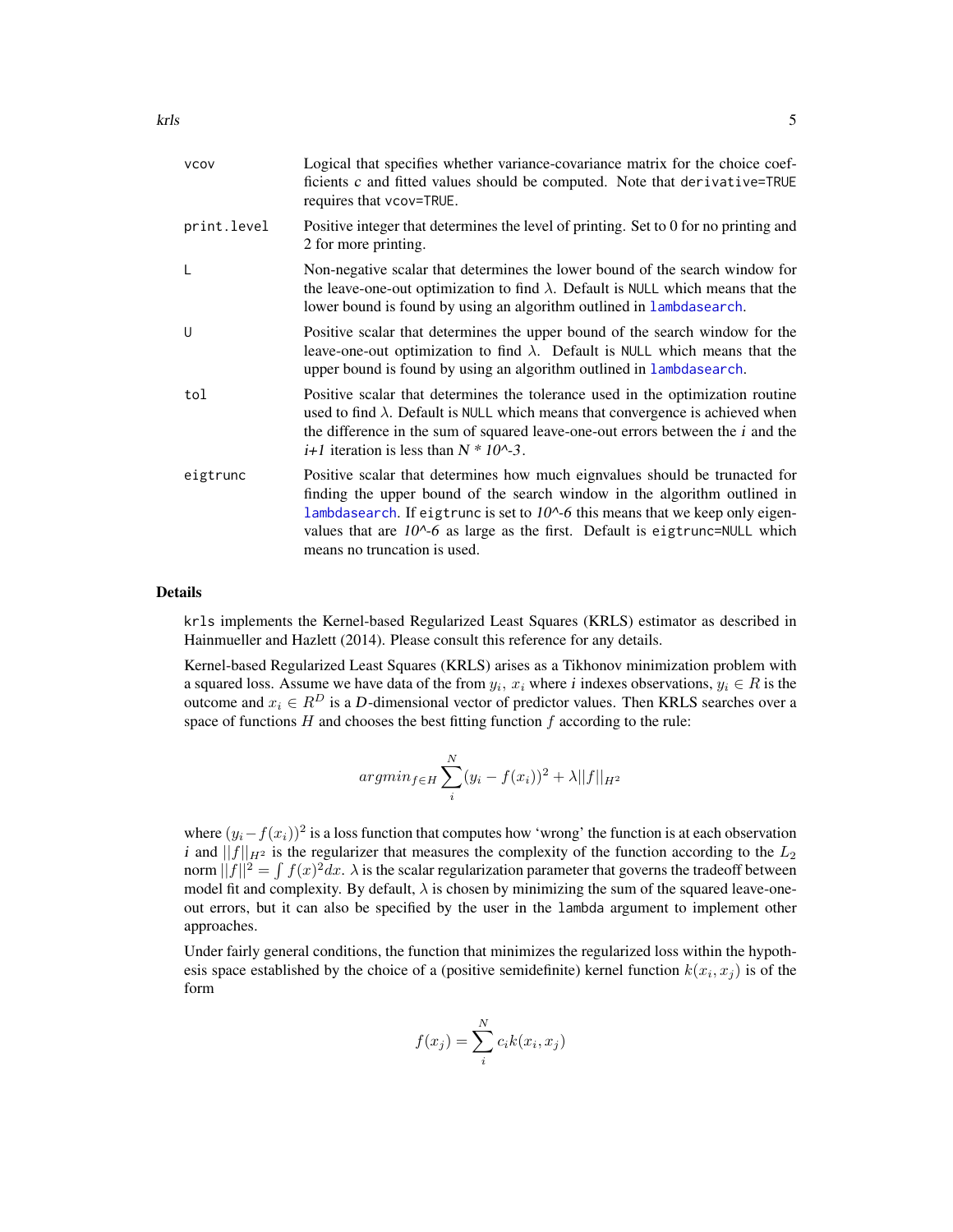where the kernel function  $k(x_i, x_j)$  measures the distance between two observations  $x_i$  and  $x_j$ and  $c_i$  is the choice coefficient for each observation i. Let K be the N by N kernel matrix with all pairwise distances  $K_{i,j} = k(x_i, x_j)$  and c be the N by 1 vector of choice coefficients for all observations then in matrix notation the space is  $y = Kc$ .

Accordingly, the krls function solves the following minimization problem

$$
argmin_{f \in H} \sum_{i}^{n} (y - Kc)'(y - Kc) + \lambda c' Kc
$$

which is convex in c and solved by  $c = (K + \lambda I)^{-1}y$  where I is the identity matrix. Note that this linear solution provides a flexible fitted response surface that typically reduces misspecification bias because it can learn a wide range of nonlinear and or nonadditive functions of the predictors.

If vcov=TRUE is specified, krls also computes the variance-covariance matrix for the choice coefficients c and fitted values  $y = Kc$  based on a variance estimator developed in Hainmueller and Hazlett (2014). Note that both matrices are  $N$  by  $N$  and therefore this results in increased memory and computing time.

By default, krls uses the Gaussian Kernel (whichkernel = "gaussian") given by

$$
k(x_i, x_j) = exp(\frac{-||x_i - x_j||^2}{\sigma^2})
$$

where  $||x_i - x_j||$  is the Euclidean distance. The kernel bandwidth  $\sigma^2$  is set to D, the number of dimensions, by default, but the user can also specify other values using the sigma argument to implement other approaches.

If derivative=TRUE is specified, krls also computes the pointwise partial derivatives of the fitted function wrt to each predictor using the estimators developed in Hainmueller and Hazlett (2014). These can be used to examine the marginal effects of each predictor and how the marginal effects vary across the covariate space. Average derivatives are also computed with variances. Note that the derivative=TRUE option results in increased computing time and is only supported for the Gaussian kernel, i.e. when whichkernel = "gaussian". Also derivative=TRUE requires that vcov=TRUE.

If binary=TRUE is also specified, the function will identify binary predictors and return first differences for these predictors instead of partial derivatives. First differences are computed going from the minimum to the maximum value of each binary predictor. Note that first differences are more appropriate to summarize the effects for binary predictors (see Hainmueller and Hazlett (2014) for details).

A few other kernels are also implemented, but derivatives are currently not supported for these: "linear":  $k(x_i, x_j) = x'_i x_j$ , "poly1", "poly2", "poly3", "poly4" are polynomial kernels based on  $k(x_i, x_j) = (x'_i x_j + 1)^p$  where p is the order.

#### Value

A list object of class krls with the following elements:

K N by N matrix of pairwise kernel distances between observations.

coeffs  $N$  by 1 vector of choice coefficients  $c$ .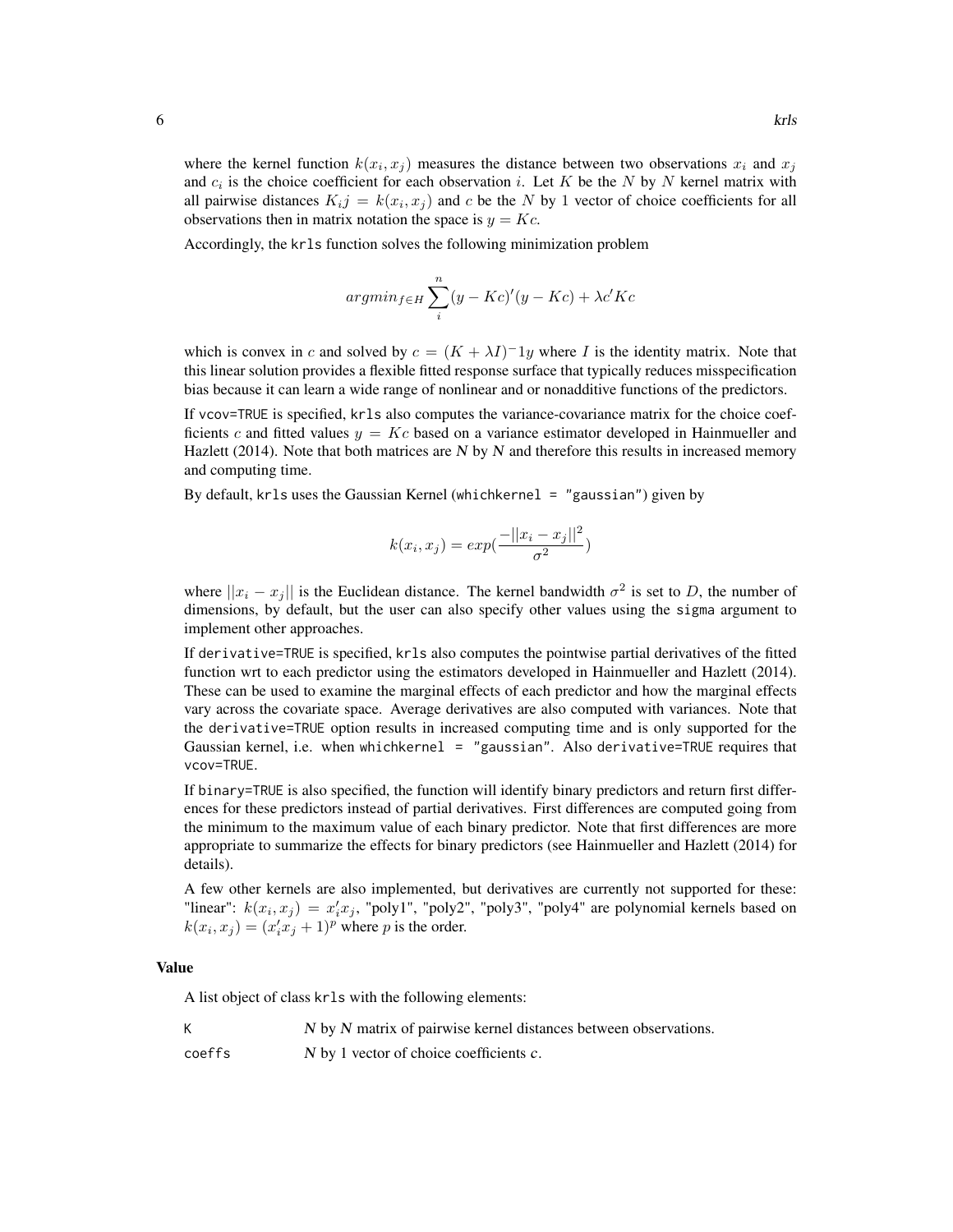| Le                 | scalar with sum of squared leave-one-out errors.                                                                                                                                                                                     |
|--------------------|--------------------------------------------------------------------------------------------------------------------------------------------------------------------------------------------------------------------------------------|
| fitted             | N by 1 vector of fitted values.                                                                                                                                                                                                      |
| X                  | original $N$ by $D$ predictor data matrix.                                                                                                                                                                                           |
| y                  | original $N$ by 1 matrix of values of the outcome variable.                                                                                                                                                                          |
| sigma              | scalar with value of bandwidth, $\sigma^2$ , used for the Gaussian kernel.                                                                                                                                                           |
| lambda             | scalar with value of regularization parameter, $\lambda$ , used (user specified or based<br>on leave-one-out cross-validation).                                                                                                      |
| R <sub>2</sub>     | scalar with value of R-squared                                                                                                                                                                                                       |
| VCOV.C             | N by N variance covariance matrix for choice coefficients (NULL unless vcov=TRUE<br>is specified).                                                                                                                                   |
| vcov.fitted        | N by N variance covariance matrix for fitted values (NULL unless vcov=TRUE is<br>specified).                                                                                                                                         |
| derivatives        | N by D matrix of pointwise partial derivatives based on the Gaussian kernel<br>(NULL unless derivative=TRUE is specified. If binary=TRUE is specified, first<br>differences are returned for binary predictors.                      |
|                    | avgderivatives 1 by $D$ matrix of average derivative based on the Gaussian kernel (NULL un-<br>less derivative=TRUE is specified. If binary=TRUE is specified, average first<br>differences are returned for binary predictors.      |
| var.avgderivatives |                                                                                                                                                                                                                                      |
|                    | 1 by D matrix of variances for average derivative based on gaussian kernel (NULL<br>unless derivative=TRUE is specified. If binary=TRUE is specified, variances<br>for average first differences are returned for binary predictors. |
| binaryindicator    |                                                                                                                                                                                                                                      |
|                    | 1 by D matrix that indicates for each predictor if it is treated as binary or not<br>(evaluates to FALSE unless binary=TRUE is specified and a predictor is recog-<br>nized binary.                                                  |
| <b>Note</b>        |                                                                                                                                                                                                                                      |

The function requires the storage of a  $N$  by  $N$  kernel matrix and can therefore exceed the memory limits for very large datasets.

Setting derivative=FALSE and vcov=FALSE is useful to reduce computing time if pointwise partial derivatives and or variance covariance matrices are not needed.

#### Author(s)

Jens Hainmueller (Stanford) and Chad Hazlett (MIT)

#### References

Jeremy Ferwerda, Jens Hainmueller, Chad J. Hazlett (2017). Kernel-Based Regularized Least Squares in R (KRLS) and Stata (krls). Journal of Statistical Software, 79(3), 1-26. doi:10.18637/jss.v079.i03

Hainmueller, J. and Hazlett, C. (2014). Kernel Regularized Least Squares: Reducing Misspecification Bias with a Flexible and Interpretable Machine Learning Approach. Political Analysis, 22(2)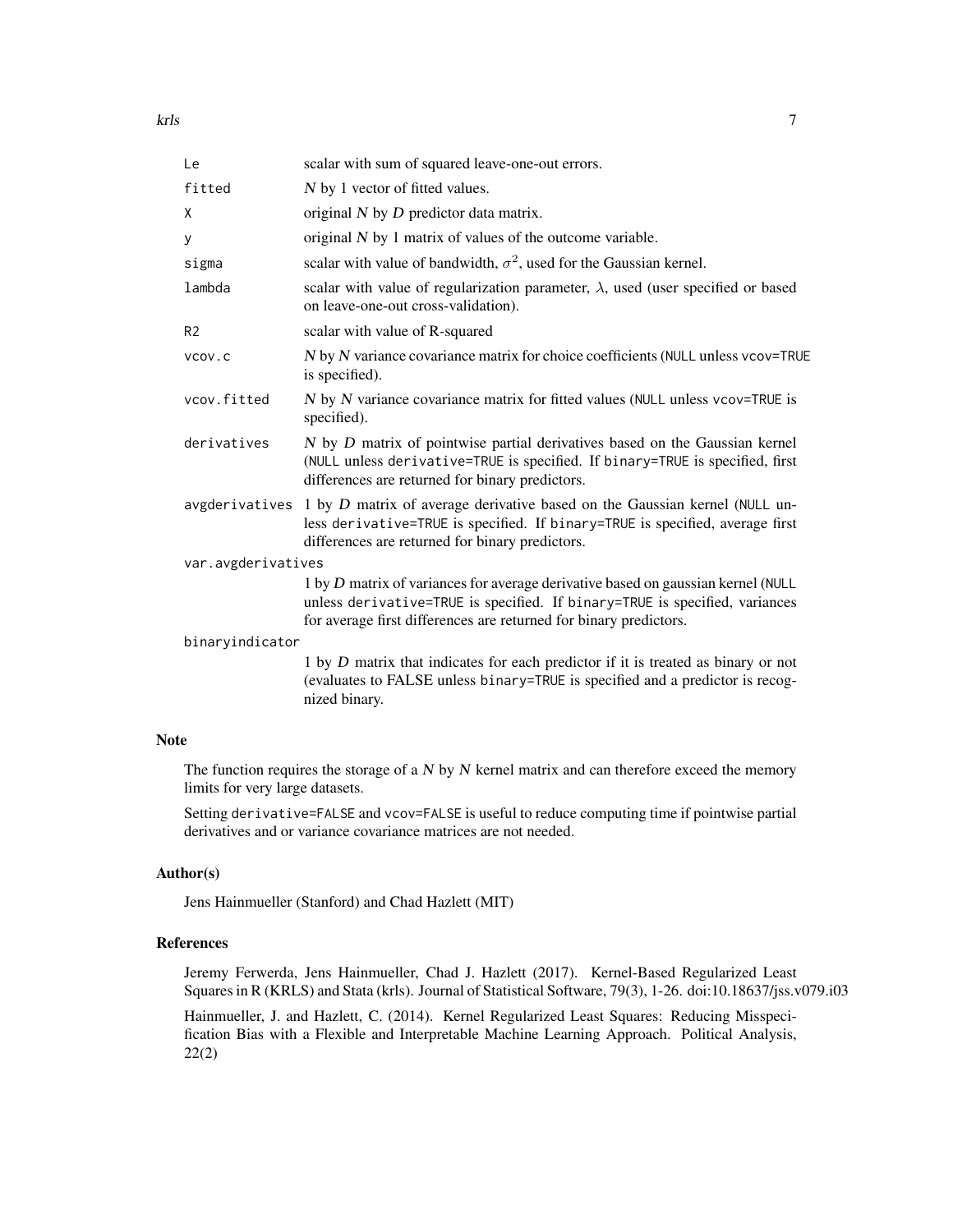<span id="page-7-0"></span>Rifkin, R. 2002. Everything Old is New Again: A fresh look at historical approaches in machine learning. Thesis, MIT. September, 2002.

Evgeniou, T., Pontil, M., and Poggio, T. (2000). Regularization networks and support vector machines. Advances In Computational Mathematics, 13(1):1-50.

Schoelkopf, B., Herbrich, R. and Smola, A.J. (2001) A generalized representer theorem. In 14th Annual Conference on Computational Learning Theory, pages 416-426.

Kimeldorf, G.S. Wahba, G. 1971. Some results on Tchebycheffian spline functions. Journal of Mathematical Analysis and Applications, 33:82-95.

#### See Also

[predict.krls](#page-12-1) for fitted values and predictions. [summary.krls](#page-15-1) for summary of the fit. [plot.krls](#page-11-1) for plots of the fit.

```
# Linear example
# set up data
N < -200x1 \leftarrow \text{rnorm}(N)x2 <- rbinom(N,size=1,prob=.2)
y \le -x1 + .5*x2 + \text{norm}(N, \emptyset, .15)X \leftarrow \text{cbind}(x1, x2)# fit model
krlsout <- krls(X=X,y=y)
# summarize marginal effects and contribution of each variable
summary(krlsout)
# plot marginal effects and conditional expectation plots
plot(krlsout)
# non-linear example
# set up data
N < -200x1 \leftarrow \text{rnorm}(N)x2 <- rbinom(N,size=1,prob=.2)
y \le -x1^3 + .5*x^2 + \text{rnorm}(N, \emptyset, .15)X \leftarrow \text{cbind}(x1, x2)# fit model
krlsout <- krls(X=X,y=y)
# summarize marginal effects and contribution of each variable
summary(krlsout)
# plot marginal effects and conditional expectation plots
plot(krlsout)
## 2D example:
# predictor data
X \leftarrow matrix(seq(-3,3,.1))# true function
```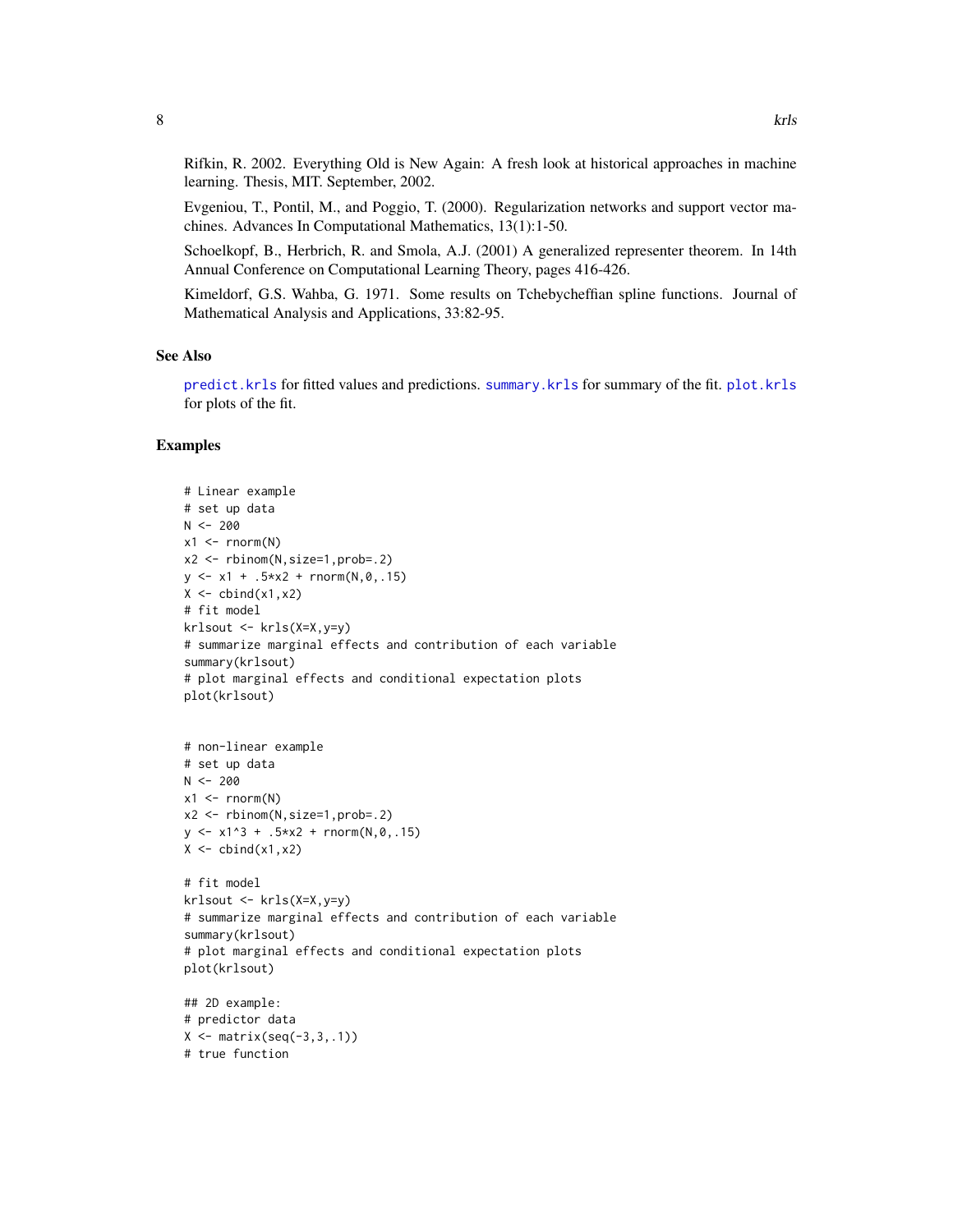# <span id="page-8-0"></span>lambdasearch 9

```
Ytrue \leq -\sin(X)# add noise
Y \leq -\sin(X) + \text{norm}(\text{length}(X), \text{sd} = .3)# approximate function using KRLS
out <- krls(y=Y,X=X)
# get fitted values and ses
fit <- predict(out,newdata=X,se.fit=TRUE)
# results
par(mfrow=c(2,1))
plot(y=Ytrue,x=X,type="l",col="red",ylim=c(-1.2,1.2),lwd=2,main="f(x)")
points(y=fit$fit,X,col="blue",pch=19)
arrows(y1=fit$fit+1.96*fit$se.fit,
       y0=fit$fit-1.96*fit$se.fit,
       x1=X,x0=X,col="blue",length=0)
legend("bottomright",legend=c("true f(x)=sin(x)","KRLS fitted f(x)"),
       lty=c(1,NA),pch=c(NA,19),lwd=c(2,NA),col=c("red","blue"),cex=.8)
plot(y=cos(X),x=X,type="l",col="red",ylim=c(-1.2,1.2),lwd=2,main="df(x)/dx")
points(y=out$derivatives,X,col="blue",pch=19)
legend("bottomright",legend=c("true df(x)/dx=cos(x)","KRLS fitted df(x)/dx"),
       lty=c(1,NA),pch=c(NA,19),lwd=c(2,NA),col=c("red","blue"),,cex=.8)
## 3D example
# plot true function
par(mfrow=c(1,2))
f <-function(x1,x2){ sin(x1)*cos(x2)}
x1 \leftarrow x2 \leftarrow seq(0, 2*pi, .2)z \quad \text{--outer}(x1, x2, f)persp(x1, x2, z,theta=30,main="true f(x1,x2)=sin(x1)cos(x2)")
# approximate function with KRLS
# data and outcomes
X <- cbind(sample(x1,200,replace=TRUE),sample(x2,200,replace=TRUE))
y <- f(X[,1],X[,2])+ runif(nrow(X))
# fit surface
krlsout <- krls(X=X,y=y)
# plot fitted surface
ff <- function(x1i,x2i,krlsout){predict(object=krlsout,newdata=cbind(x1i,x2i))$fit}
z <- outer(x1,x2,ff,krlsout=krlsout)
persp(x1, x2, z,theta=30,main="KRLS fitted f(x1,x2)")
```
<span id="page-8-1"></span>lambdasearch *Leave-one-out optimization to find* λ

#### Description

Function conducts leave-one-out optimization to find  $\lambda$  using a golden search search with caching. This function is called internally by [krls](#page-3-1). It would normally not be called by the user directly.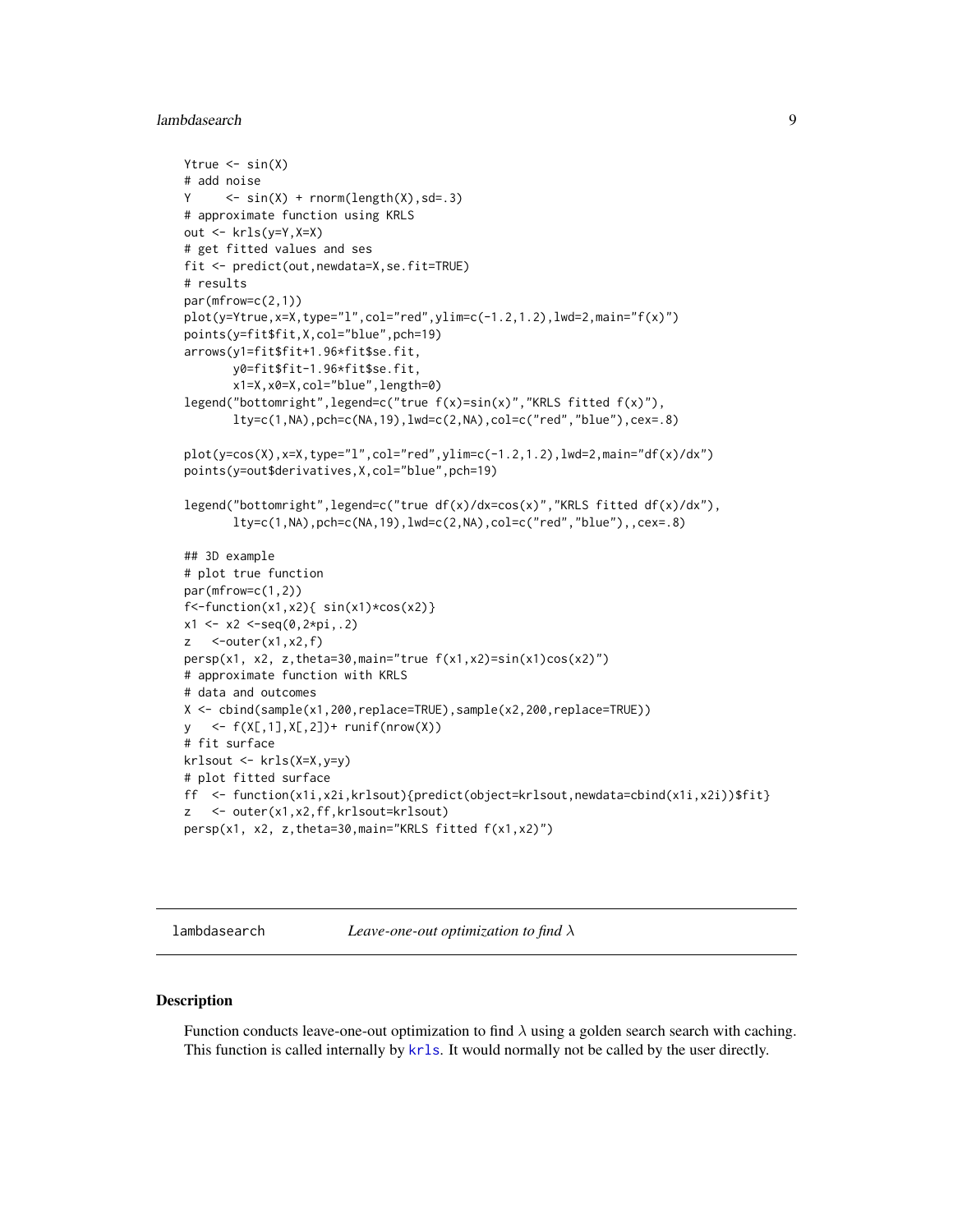# Usage

```
lambdasearch(L=NULL,
           U=NULL,
           y=NULL,
           Eigenobject=NULL,
           tol=NULL,
           noisy=FALSE,
           eigtrunc=NULL)
```
# Arguments

| L           | Non-negative scalar that determines the lower bound of the search window. De-<br>fault is NULL which means that the lower bound is found using an algorithm (see<br>details).                                                                                                                                     |
|-------------|-------------------------------------------------------------------------------------------------------------------------------------------------------------------------------------------------------------------------------------------------------------------------------------------------------------------|
| U           | Positive scalar that determines the upper bound of the search window. Default<br>is NULL which means that the upper bound is found using an algorithm (see<br>details).                                                                                                                                           |
| У           | N by 1 matrix of outcomes.                                                                                                                                                                                                                                                                                        |
| Eigenobject | List that contains the eigenvalues and eigenvectors of the kernel matrix K.                                                                                                                                                                                                                                       |
| tol         | Positive scalar that determines the tolerance used in the optimization routine<br>used to find $\lambda$ . Default is NULL which means that convergence is achieved when<br>the difference in the sum of squared leave-one-out errors between the i and the<br>$i+1$ iteration is less than $N \times 10^2 - 3$ . |
| noisy       | If TRUE, the function will print details of the golden section search.                                                                                                                                                                                                                                            |
| eigtrunc    | Positive scalar value that determines truncation of eigenvalues for lamnda search<br>window. See kr1s for details. Default is NULL which means no truncation.                                                                                                                                                     |

# Details

By default, upper bound is found as follows: Set j to n, decrease by one until the following is longer true: sum(EigenValues / (EigenValues + j)) < 1.

By default, upper bound is found as follows: Get the position, q, of the eigenvalue that is closest to max(Eigenvalue)/1000. Set j to 0, increase in steps of 0.05 until the below is longer true: sum(EigenValues / (EigenValues + j)) > q.

#### Value

A scalar that contains the  $\lambda$  that minimizes the sum of squared leave-one-out errors.

# Author(s)

Jens Hainmueller (Stanford) and Chad Hazlett (MIT)

#### See Also

[krls](#page-3-1)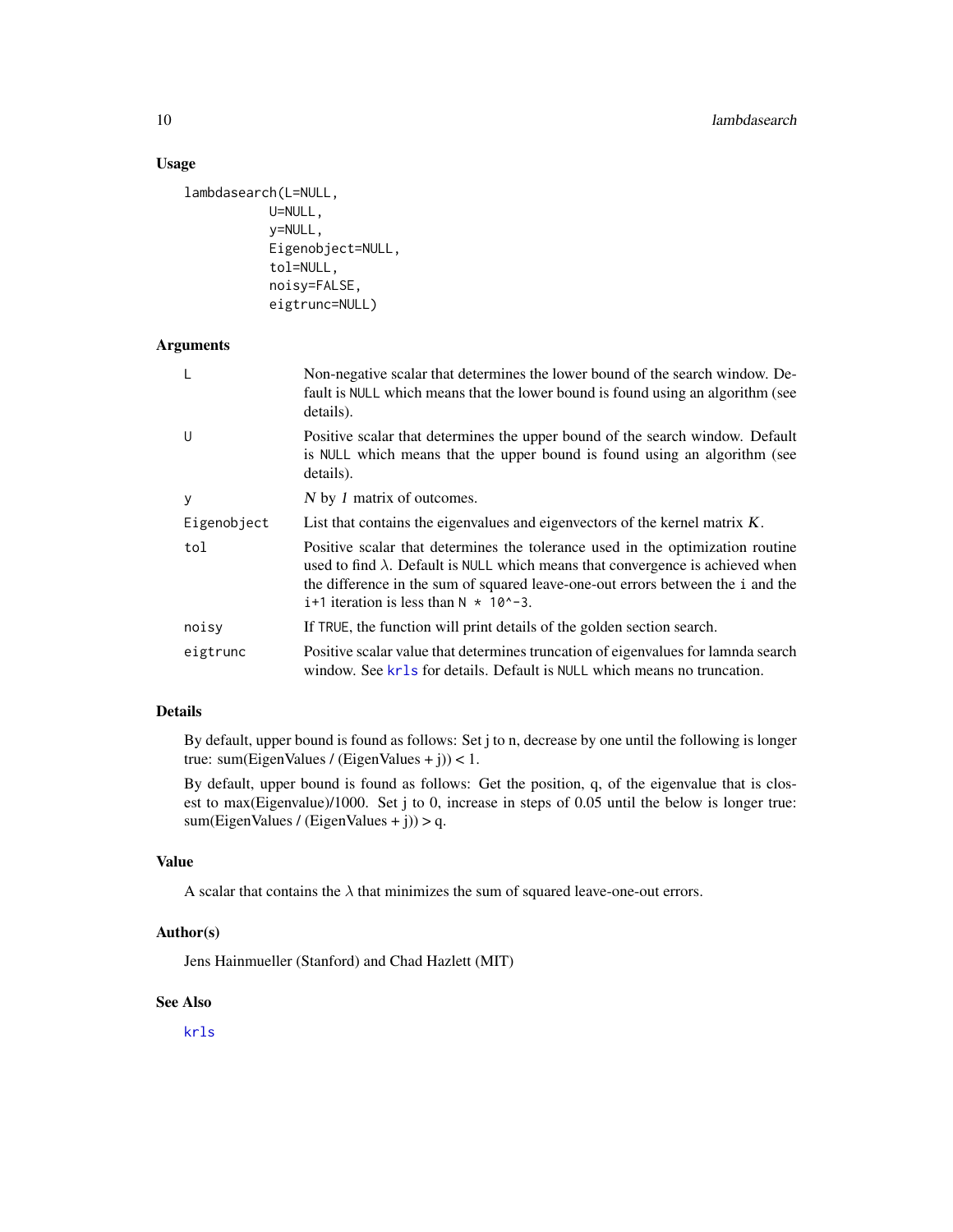<span id="page-10-0"></span>

Internal function that computes Leave-On-Out (LOO) Error for KRLS given a fixed value for lambda (the parameter that governs the tradeoff between model fit and complexity in KRLS). This function is called internally by krls to find value of lambda that minimizes the LOO error. It would normally not be called by the user directly.

#### Usage

looloss(y = NULL, Eigenobject = NULL, lambda = NULL,eigtrunc=NULL)

# Arguments

| V           | n by 1 vector of outcomes.                                                                                                                                    |
|-------------|---------------------------------------------------------------------------------------------------------------------------------------------------------------|
| Eigenobject | Object from call to eigen that contains spectral decomposition of the n by n<br>Kernel matrix.                                                                |
| lambda      | Positive scalar value for lamnbda parameter.                                                                                                                  |
| eigtrunc    | Positive scalar value that determines truncation of eigenvalues for lamnda search<br>window. See kr1s for details. Default is NULL which means no truncation. |

#### Value

Scalar value for LOO error.

# Author(s)

Jens Hainmueller (Stanford) and Chad Hazlett (MIT)

# See Also

[krls](#page-3-1)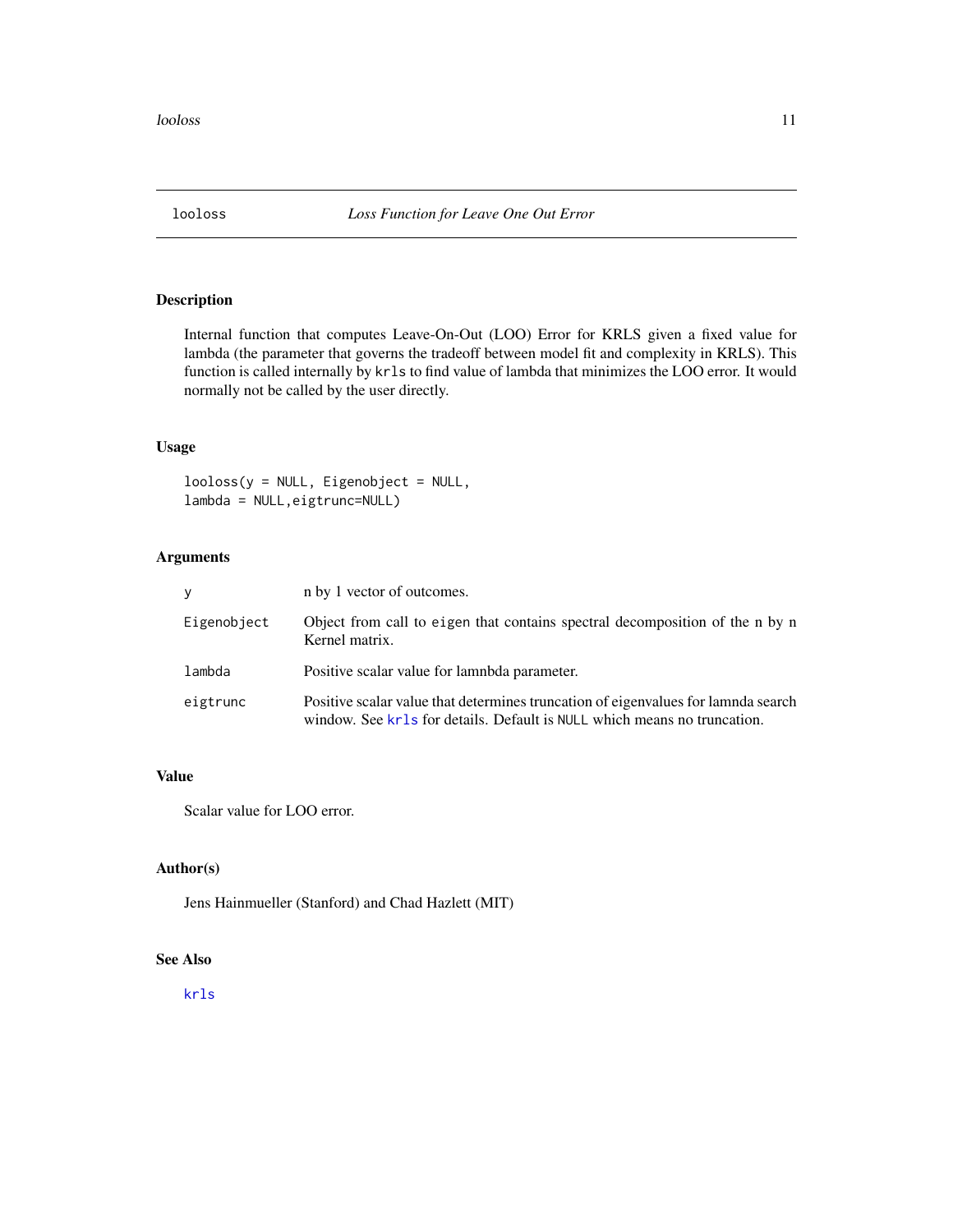<span id="page-11-1"></span><span id="page-11-0"></span>

Produces two types of plots. The first type of plot shows histograms for the pointwise partial derivatives to examine the heterogeneity in the marginal effects of each predictor (which==1). The second type of plot shows estimates of the conditional expectation functions of  $E[Y|X]$  for each predictor (which==2). For each plot, the predictor of interest varies from its 1st to its 3rd quartile values, while the other predictors are kept at the means (or other values specified in setx). For binary varibales the  $E[Y|X]$  are predicted at the max and the min value of the predictor (instead of the range from the 1st to the 3rd quantile).

#### Usage

```
## S3 method for class 'krls'
plot(x,which=c(1:2),
main="distributions of pointwise marginal effects",
setx="mean",ask = prod(par("mfcol")) < nplots,nvalues=50,probs=c(.25,.75),...)
```
#### Arguments

| X         | An object of class "krls" that results from call to krls.                                                                                                                                                                                                                                                                                                                                                                                                                                            |
|-----------|------------------------------------------------------------------------------------------------------------------------------------------------------------------------------------------------------------------------------------------------------------------------------------------------------------------------------------------------------------------------------------------------------------------------------------------------------------------------------------------------------|
| which     | if a subset of the plots is required, specify a subset of the numbers $1:2$ .                                                                                                                                                                                                                                                                                                                                                                                                                        |
| main      | main title for histograms of pointwise partial derivatives.                                                                                                                                                                                                                                                                                                                                                                                                                                          |
| setx      | either one of mean or median to hold other predictors at their mean or median<br>values for the conditional expectation plots. Alternativley the user can specific<br>a numeric vector with predictor values at which the other predictors should be<br>fixed for the conditional expectation plots. If specifed in this way there must be<br>one value per predictor and the order of the values much match the order of the<br>predictor used in the predictor matrix of the krls fit passed in x. |
| ask       | logical; if TRUE, the user is asked before each plot, see par (ask=.).                                                                                                                                                                                                                                                                                                                                                                                                                               |
| nvalues   | scalar that specifies the number of values at which conditional expectations<br>should be plotted.                                                                                                                                                                                                                                                                                                                                                                                                   |
| probs     | vector with numbers between 0 and 1 that specify the quantiles that determine<br>the range for of the predictor values for which the conditional expectation should<br>be plotted. By default we vary each predictor from the 1st quartile to the 3rd<br>quartile value.                                                                                                                                                                                                                             |
| $\ddotsc$ | additional arguments to be passed to lower level functions                                                                                                                                                                                                                                                                                                                                                                                                                                           |

# Details

Notice that the historgrams for the partial derivatives can only be plotted if the KRLS object was computed with krls(,derivatives=TRUE).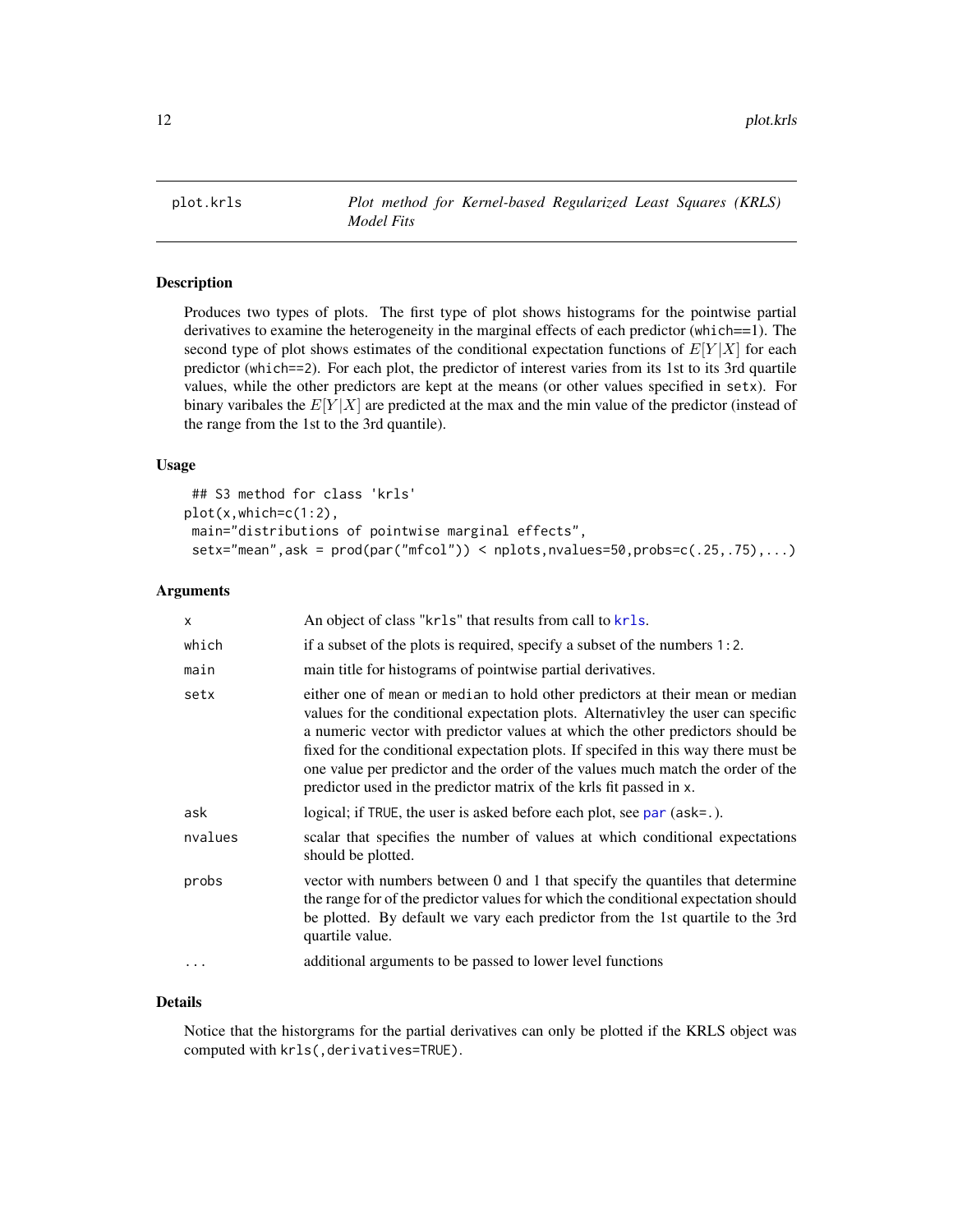# <span id="page-12-0"></span>predict.krls 13

# Author(s)

Jens Hainmueller (Stanford) and Chad Hazlett (MIT)

# See Also

[krls](#page-3-1)

# Examples

```
# non-linear example
# set up data
N < -200x1 \leftarrow \text{rnorm}(N)x2 <- rbinom(N,size=1,prob=.2)
y \le -x1^3 + .5*x2 + rnorm(N, \emptyset, .15)X \leftarrow \text{cbind}(x1, x2)# fit model
krlsout <- krls(X=X,y=y)
# summarize marginal effects and contribution of each variable
summary(krlsout)
# plot marginal effects and conditional expectation plots
plot(krlsout)
```
<span id="page-12-1"></span>

| predict.krls | Predict method for Kernel-based Regularized Least Squares (KRLS) |
|--------------|------------------------------------------------------------------|
|              | Model Fits                                                       |

# Description

Predicted values and standard errors based on krls model object.

#### Usage

```
## S3 method for class 'krls'
predict(object, newdata, se.fit = FALSE , ...)
```

| object  | Fitted KRLS model, i.e. an object of class krls                                                                                                                                                                        |
|---------|------------------------------------------------------------------------------------------------------------------------------------------------------------------------------------------------------------------------|
| newdata | A data frame or matrix with variables values at which to predict the outcome.<br>Number and order of columns in newdata have to match the corresponding pre-<br>dictors used in the fitted krls model given in object. |
| se.fit  | logical flag if standard errors should be computed for pointwise predictions.                                                                                                                                          |
| .       | additional arguments affecting the predictions produced.                                                                                                                                                               |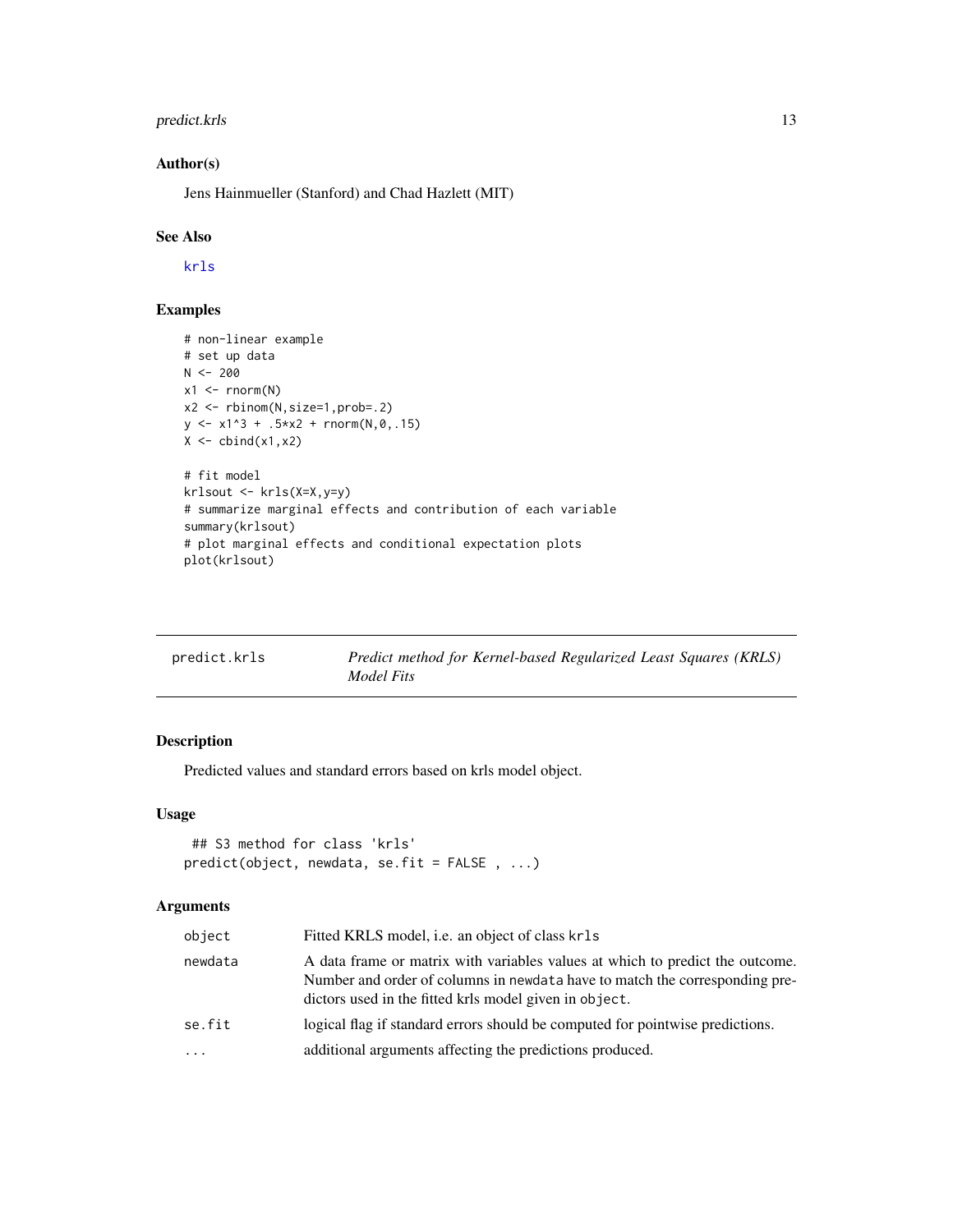#### Details

Function produces predicted values, obtained by evaluating the fitted krls function with the newdata (ie. the test points). The prediction at a new test point  $x_i$  is based on

$$
f(x_i) = \sum_j \frac{1}{i} n c_j K_{x_j}(x_i)
$$

where K is the kernel matrix and thus  $K_{x_j}$  is a vector whose j-th entry is  $K(x_j, x_i)$  (e.g. the distance between the test point  $x_i$  and the training point  $x_j$ ). The training points are passed to the function with the krls fit in object.

When data are missing in newdata during prediction, the value of each  $k(x_i, x_j)$  is computed by using an adjusted Euclidean distance in the kernel definition. Assume  $x$  is  $D$ -dimensional but a given pair of observations  $x_i$  and  $x_j$  have only  $D' < D$  non-missing dimensions in common. The adjusted Euclidean distance computes the sum of squared differences over the  $D'$  non-missing dimensions, rescales this sum by  $D/D'$ , and takes the square root. The result corresponds to an assumption that conditional on the observed data, the missing values would not have contributed new information predictive of the outcome.

#### Value

| fit      | $M$ by 1 vector of fitted values for $M$ test points.                                                                                |
|----------|--------------------------------------------------------------------------------------------------------------------------------------|
| se.fit   | $M$ by 1 vector of standard errors for the fitted values for $M$ test points (NULL<br>unless se. fit=TRUE is specified).             |
| vcov.fit | M by M variance-covariance matrix for the fitted values for M test points (NULL<br>unless se. fit=TRUE is specified).                |
| newdata  | $M$ by $D$ data matrix of of $M$ test points with $D$ predictors.                                                                    |
| newdataK | M by N data matrix for pairwise Gauss Kernel distances between M test points<br>and N training points from krls model fit in object. |

#### Author(s)

Jens Hainmueller (Stanford) and Chad Hazlett (MIT)

#### See Also

[krls](#page-3-1)

```
# make up data
X \leq -\text{seq}(-3,3,.1)Y \leftarrow \sin(X) + \text{norm}(\text{length}(X), .1)# fit krls
krlsout <- krls(y=Y,X=X)
# get in-sample prediction
```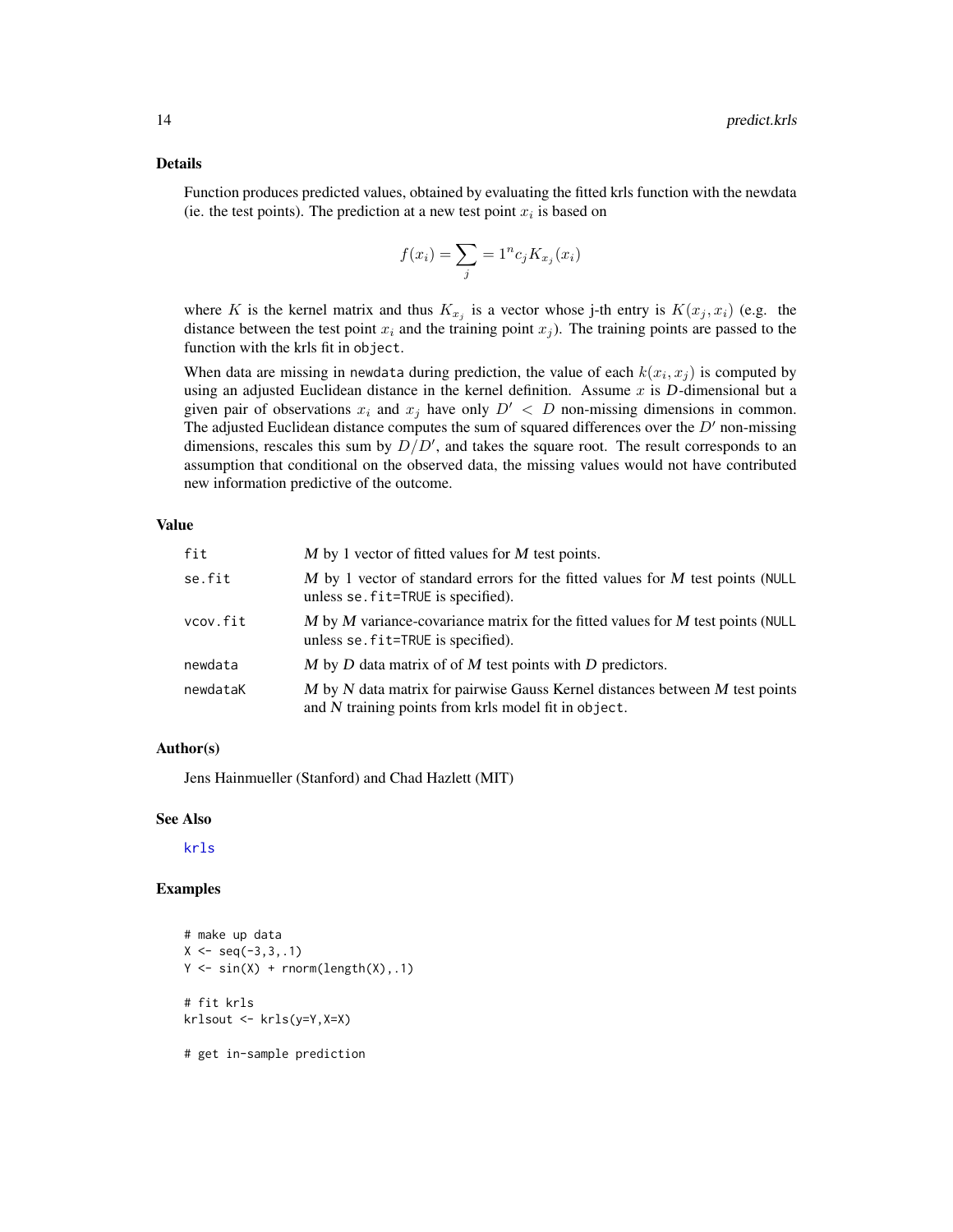#### <span id="page-14-0"></span>solveforc and the solvetic state of the solvetic state of the solvetic state of the solvetic state of the solvetic state of the solvetic state of the solvetic state of the solvetic state of the solvetic state of the solvet

```
predin <- predict(krlsout,newdata=X,se.fit=TRUE)
# get out-of-sample prediction
X2 \leftarrow runif(5)predout <- predict(krlsout,newdata=X2,se.fit=TRUE)
# plot true function and predictions
plot(y=sin(X),x=X,type="l",col="red",ylim=c(-1.8,1.8),lwd=2,ylab="f(X)")
points(y=predin$fit,x=X,col="blue",pch=19)
arrows(y1=predin$fit+2*predin$se.fit,
       y0=predin$fit-2*predin$se.fit,
       x1=X,x0=X,col="blue",length=0)
points(y=predout$fit,x=X2,col="green",pch=17)
arrows(y1=predout$fit+2*predout $se.fit,
       y0=predout$fit-2*predout $se.fit,
       x1=X2,x0=X2,col="green",length=0)
legend("bottomright",
       legend=c("true f(x)=sin(X)",
                "KRLS fitted in-sample",
                "KRLS fitted out-of-sample"),
       lty=c(1,NA,NA),pch=c(NA,19,17),
       lwd=c(2,NA,NA),
       col=c("red","blue","green"),
       cex=.8)
```
solveforc *Solve for Choice Coefficients in KRLS*

# Description

Internal function that computes choice coefficients for KRLS given a fixed value for lambda (the parameter that governs the tradeoff between model fit and complexity in KRLS). This function is called internally by [krls](#page-3-1). It would normally not be called by the user directly.

#### Usage

```
solveforce(y = NULL, Eigenobject = NULL,lambda = NULL,eigtrunc=NULL)
```

| V           | n by 1 matrix of outcomes.                                                                                                                                    |
|-------------|---------------------------------------------------------------------------------------------------------------------------------------------------------------|
| Eigenobject | Object from call to eigen that contains spectral decomposition of the n by n<br>Kernel matrix.                                                                |
| lambda      | Positive scalar value for lamnbda parameter.                                                                                                                  |
| eigtrunc    | Positive scalar value that determines truncation of eigenvalues for lamnda search<br>window. See kr1s for details. Default is NULL which means no truncation. |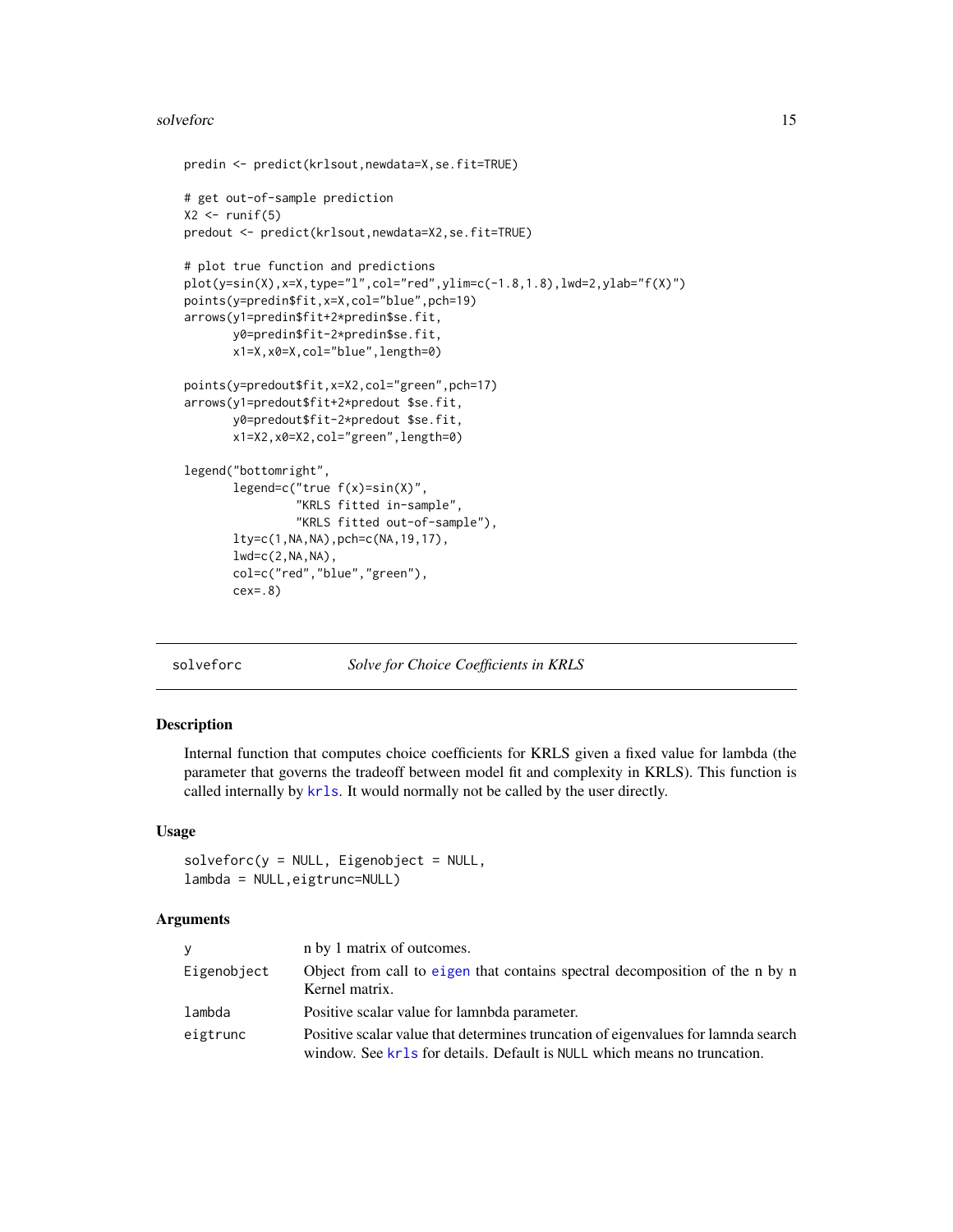# Details

Function relies on fast eigenvalue decomposition method described in method Rifkin and Lippert (2007).

#### Value

| coeffs | n by 1 one matrix of choice coefficients for KRLS model. |
|--------|----------------------------------------------------------|
| Le     | n by 1 matrix of errors from leave-one-out validation.   |

#### Author(s)

Jens Hainmueller (Stanford) and Chad Hazlett (MIT)

#### References

Rifkin, Ryan M. and Lippert, Ross A. (2007). Notes on Regularized Least Squares. MIT-CSAIL-TR-2007-025. CBCL-268

# See Also

[krls](#page-3-1)

<span id="page-15-1"></span>

| summary.krls | Summary method for Kernel-based Regularized Least Squares (KRLS) |
|--------------|------------------------------------------------------------------|
|              | Model Fits                                                       |

# Description

Summarizes average partial derivatives (i.e. marginal effects) and the distribution of the partial derivatives for each predictor. For binary predictors, the marginal effects are the first differences if krls(,derivatives=TRUE,binary=TRUE) was specified.

# Usage

## S3 method for class 'krls' summary(object, probs=c(.25,.5,.75),...)

| object   | Fitted krls model, <i>i.e.</i> an object of class krls                                                                                                                    |
|----------|---------------------------------------------------------------------------------------------------------------------------------------------------------------------------|
| probs    | numeric vector with numbers between 0 and 1 that specify the quantiles of the<br>pointwise marginal effects for the summary (see the quantile function for de-<br>tails). |
| $\cdots$ | additional arguments to be passed to lower level functions                                                                                                                |

<span id="page-15-0"></span>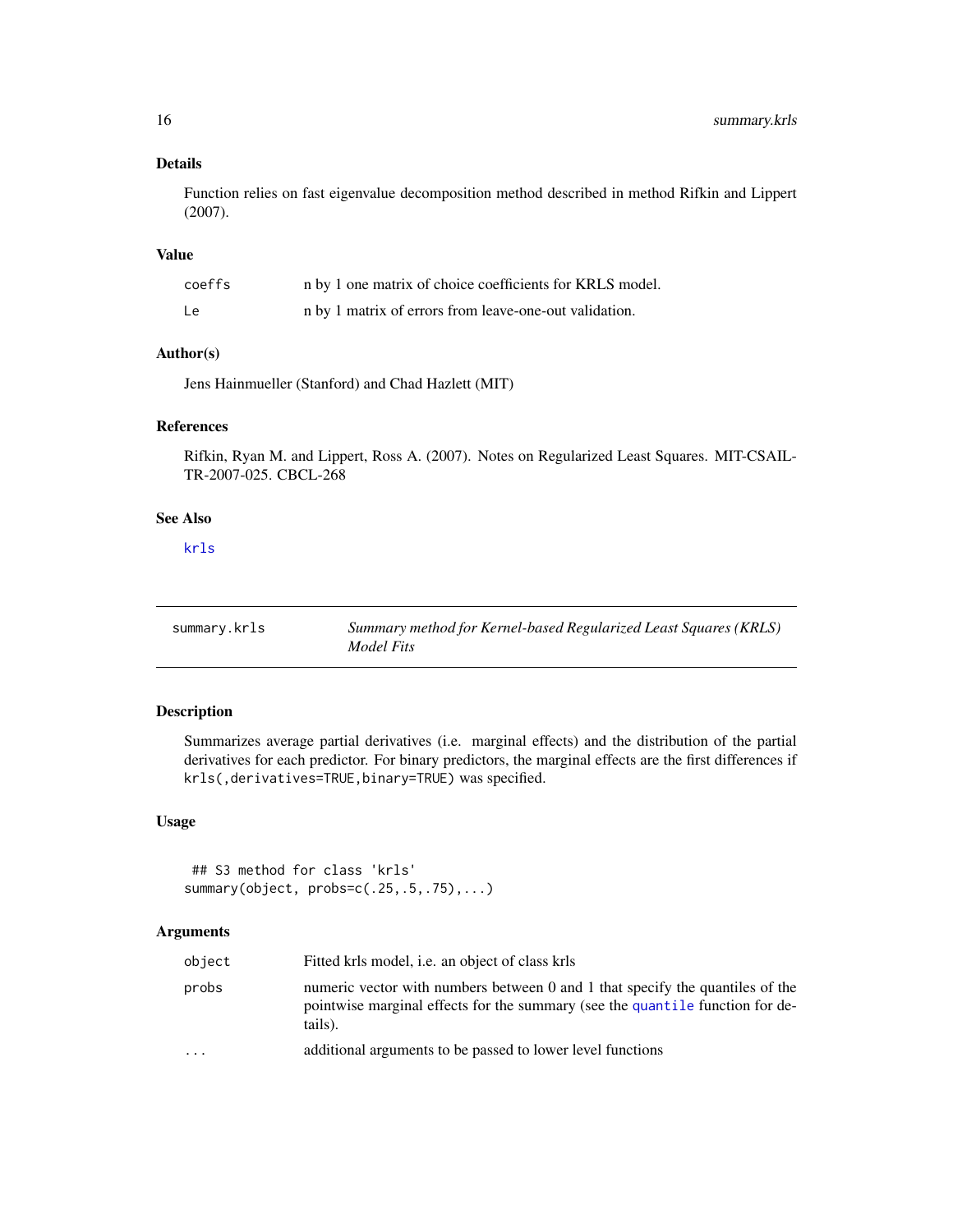# <span id="page-16-0"></span>summary.krls 17

# Details

Notice that the partial derivatives can only be summarized if the krls object was computed with krls(,derivatives=TRUE).

#### Value

| coefficients | matrix with average partial derivates and or first differences (point estimates,<br>standart errors, t-values, p-values). |
|--------------|---------------------------------------------------------------------------------------------------------------------------|
|              | gcoefficients matrix with 1st, 2nd, and 3rd quatriles of distribution of pointwise marinal ef-<br>fects.                  |

# Author(s)

Jens Hainmueller (Stanford) and Chad Hazlett (MIT)

# See Also

[krls](#page-3-1)

```
# non-linear example
# set up data
N < -200x1 \leftarrow \text{norm}(N)x2 <- rbinom(N,size=1,prob=.2)
y \le -x1^3 + .5*x2 + rnorm(N, \emptyset, .15)X \leftarrow \text{cbind}(x1, x2)# fit model
krlsout <- krls(X=X,y=y)
```

```
# summarize marginal effects and contribution of each variable
summary(krlsout)
# plot marginal effects and conditional expectation plots
plot(krlsout)
```